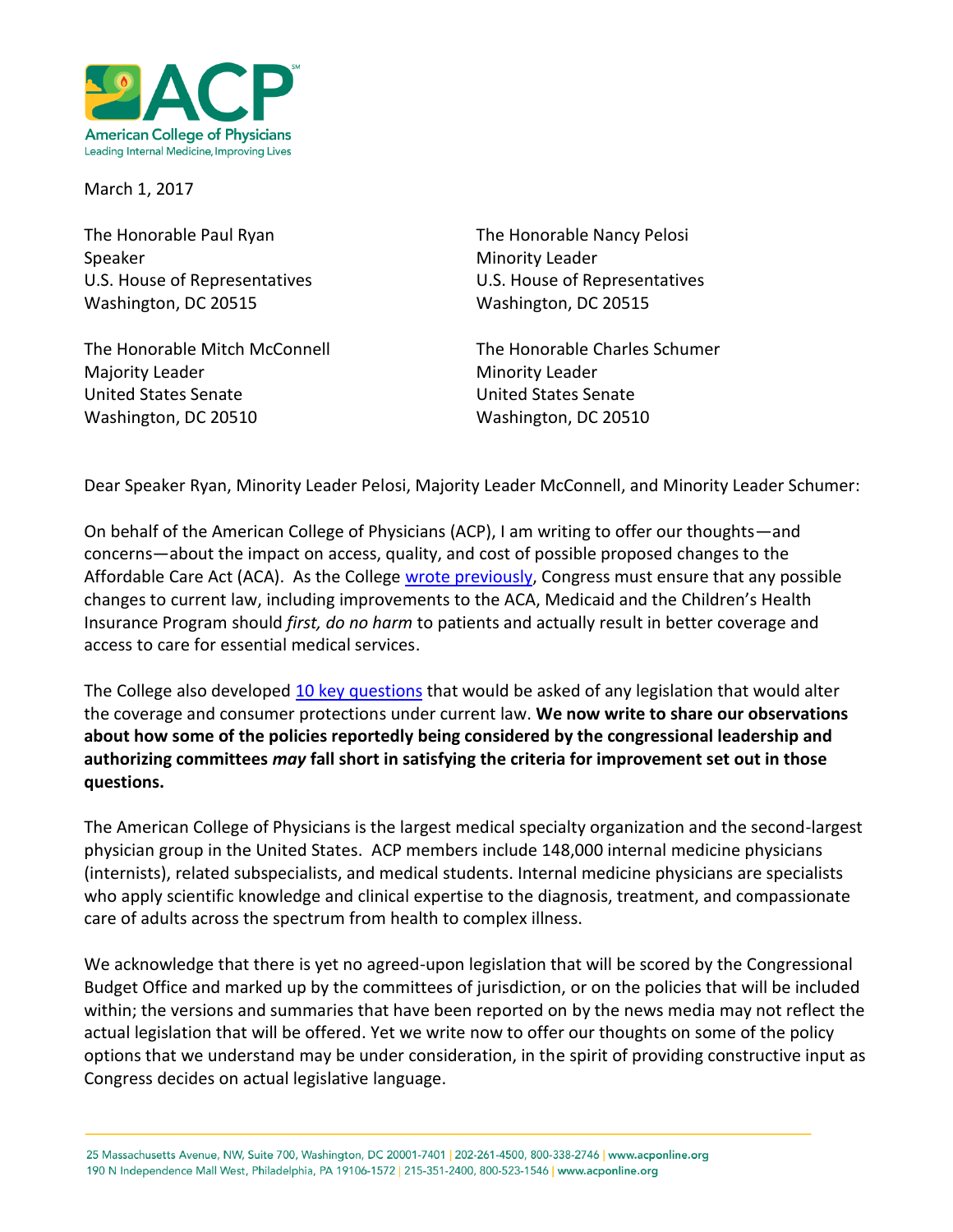## **Medicaid:**

Any changes in Medicaid financing should not diminish current coverage, eligibility, and benefits. **For states that expanded their Medicaid programs** under the ACA, a reduction in funding to support expansion, even if phased down over several years, and/or a freeze in enrollment, would result in those states reducing beneficiary benefits or eligibility, reversing much of the progress made by the ACA in driving down the uninsured rate to historic lows.

**For both expansion and non-expansion states**, a potential change in the original 1965 Medicaid program-structure, such as a block grant or a per capita cap, could be devastating to coverage and access to care for many of the more than 74 million people currently enrolled. Because most states are required by law to balance their budgets, a reduction in and/or a cap on federal matching funds will necessarily require them to greatly reduce benefits and eligibility and/or impose higher costsharing for Medicaid enrollees, most of whom cannot afford to pay more out of pocket—or alternatively and concurrently, reduce payments to physicians and hospitals (including rural hospitals that may be forced to close), enact harmful cuts to other state programs or raise taxes.

Medicaid is an essential part of the health care safety net. Studies show that reductions in Medicaid eligibility and benefits will result in many patients having to forgo needed care, or seek care in costly emergency settings and potentially have more serious and advanced illnesses resulting in poorer outcomes and even preventable deaths. As an organization representing physicians, we cannot support any proposals that would put the health of the patients our members treat at risk. We believe though that improvements can and should be made in Medicaid, including more options for state innovation, without putting the health of millions of patients at risk.

## **Essential Health Benefits (EHB):**

Evidence-based essential benefits should not be rolled back by eliminating federal requirements for coverage or leaving it to the states to decide. If the ACA's requirement that health plans cover 10 categories of essential benefits is repealed or weakened, the result would be that people seeking coverage in the individual insurance market would likely find that doctor visits, prescription drugs, hospitalizations, mental and behavioral health services, prevention, and many other services would no longer be available, at least not at a premium they could afford. Employer-based coverage for such categories of services could also be eroded.

Many specific services under these categories, such as women's access to coverage for child-birth and contraception, could disappear from the benefits available. Also at great risk would be coverage for mental health and substance use disorder treatment; any reduction in coverage for substance use disorder treatments would exacerbate the grave opioid misuse epidemic that is devastating individuals, families and communities across the country.

Prior to [passage](http://www.ncsl.org/research/health/individual-health-insurance-in-the-states.aspx) of the ACA, 62% of individual market enrollees did not have coverage of maternity services, 34% did not have substance use disorder services, 18% did not have mental health services and 9% did not have coverage for prescription drugs.

## **Pre-existing conditions:**